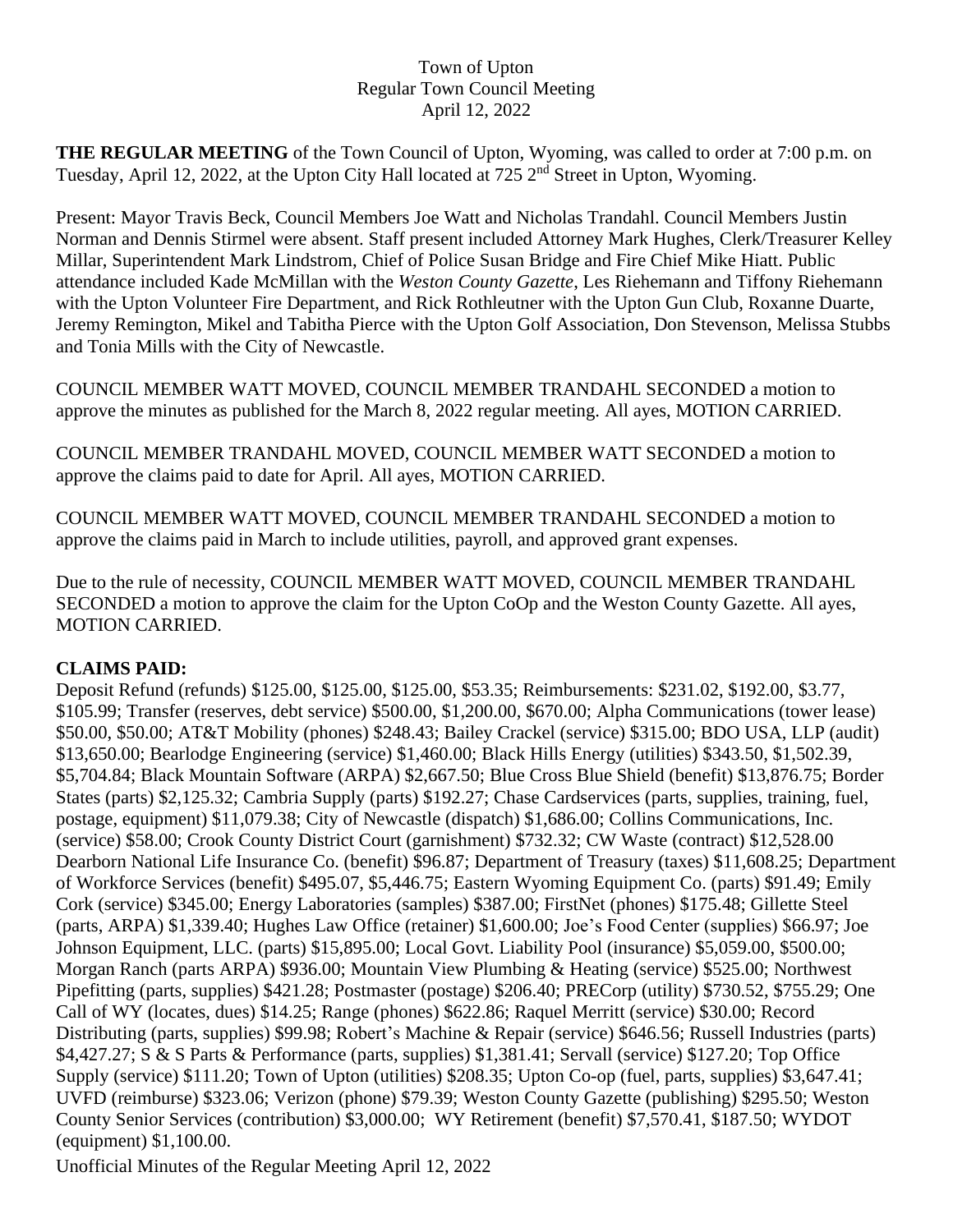The following invoices will be paid from grant and/or loan funds when received: Bearlodge Engineering \$2,470.00 Willow Street Project, \$17,250.00, \$4,700.00 Emergency Lagoon Repair Project.

**SALARIES:** \$46,815.50

## **CLAIMS DENIED:** NONE

Mayor Beck noted the following proclamations: Child Abuse Awareness and Prevention Month April 2022 National Public Safety Communications Week April 10-16, 2022 Arbor Day April 29, 2022 Municipal Clerk's Week May 1-7, 2022 National Firefighter's Day May 4, 2022 National Public Works Week May 15-22, 2022 National Police Week May15-22, 2022 Emergency Medical Services Week May 15-22, 2022 All proclamations are available at [www.townofupton.com](http://www.townofupton.com/) and in person at city hall.

There was no update for the WYDOT Pathways Project at this time.

Mayor Beck asked for public comment regarding Ordinance No. 1, Series 2022, there being none, COUNCIL MEMBER TRANDAHL MOVED, COUNCIL MEMBER WATT SECONDED a motion to approve the second reading of Ordinance No. 1, Series 2022 entitled: AN ORDINANCE AMENDING SECTION 6.04.040 OF TITLE 6 (ANIMALS) OF THE UPTON MUNCIPAL CODE AND PROVIDING FOR AN EFFECTIVE DATE. All ayes, MOTION CARRIED.

Jeremy Remington and Roxanne Duarte spoke on behalf of the Upton Golf Association stating that the Board was reluctant to sign a new management agreement unless the water issue at the golf course was resolved first. The group asked about having a well drilled into the Madison formation and a pipeline being installed from city Well #6 as options for the water issue. With those options not seemingly feasible, the group proposed that the Town transfer the entirety of the golf course to the non-profit Upton Golf Association to include the land, buildings, and equipment so the group would be able to apply for golf course related grant funding. It was agreed that an official proposal for transfer of the property would need to be discussed with the entire council present. A special meeting will be set up for this purpose.

Mayor Beck asked for public comment regarding the selection of a voting delegate from the Town of Upton at the Summer Convention of the Wyoming Association of Municipalities to be held in June 2022 in Laramie, there being none, COUNCIL MEMBER TRANDAHL MOVED, COUNCIL MEMBER WATT SECONDED a motion to have Clerk/Treasurer Millar serve as Upton's voting delegate for the convention. All ayes, MOTION CARRIED. WAM will release proposed resolutions to be reviewed and voted on at the convention in the coming weeks and should be available at the May meeting. The resolutions approved at the convention set the agenda for legislative changes or updates that the municipalities would like to see in the upcoming general session of the Wyoming Legislature.

Mayor Beck asked for public comment regarding Upton's vote for members of the WAM-JPIC (health insurance company) Board of Directors. Clerk/Treasurer Millar currently serves on the board and made her recommendations and stated that all the candidates were qualified and capable to serve well. COUNCIL MEMBER TRANDAHL MOVED, COUNCIL MEMBER WATT SECONDED a motion to approve the recommendations of Clerk/Treasurer Millar for the WAM-JPIC Board of Directors positions. All ayes, MOTION CARRIED.

Unofficial Minutes of the Regular Meeting April 12, 2022